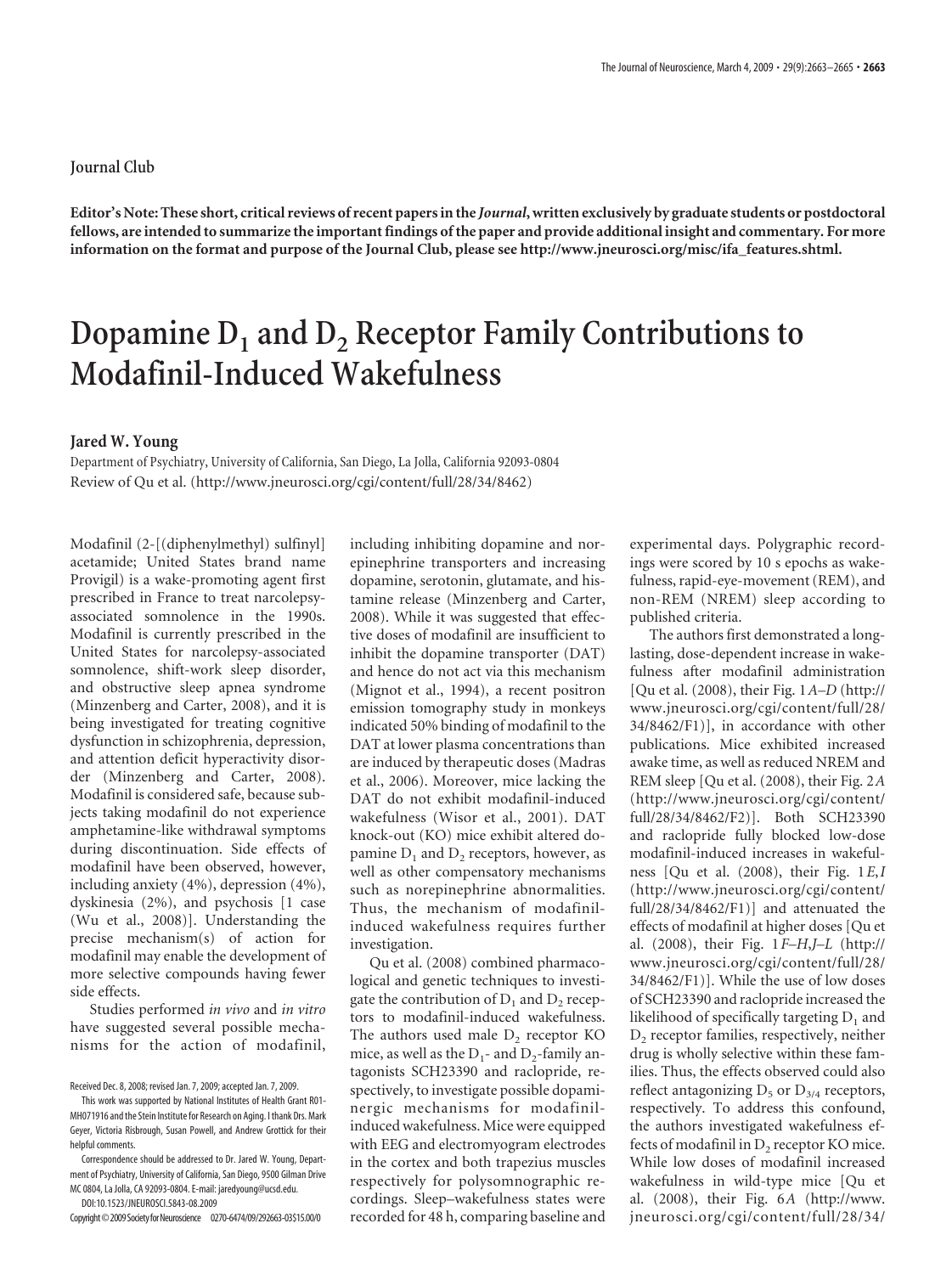8462/F6)], this effect was absent in KO mice [Qu et al. (2008), their Fig. 6*C* (http://www.jneurosci.org/cgi/content/ full/28/34/8462/F6)]. Thus, higher doses of modafinil were required to induce wakefulness in  $D<sub>2</sub>$  KO mice [Qu et al. (2008), their Fig. 6*C* (http://www. jneurosci.org/cgi/content/full/28/34/ 8462/F6)]. These data support the authors' conclusions from initial studies that the  $D<sub>2</sub>$  receptor contributes to modafinilinduced wakefulness. Also consistent with their initial studies, the authors observed that the  $D_1$  receptor antagonist SCH23390 attenuated modafinil-induced wakefulness inwild-typemice [Qu et al. (2008), their Fig. 6*B* (http://www.jneurosci.org/cgi/content/ full/28/34/8462/F6)]. Modafinil-induced wakefulness was completely antagonized, however, by SCH23390 in  $D_2$  receptor KO mice [Qu et al. (2008), their Fig. 6*D* (http:// www.jneurosci.org/cgi/content/full/28/34/ 8462/F6)]. The authors conclude that these data support a  $D_2$  and  $D_1$  receptor interaction for modafinil-induced wakefulness. Thus, the authors contribute to evidence for  $D_{1/2}$  receptor involvement in sleep/wake profiles.

While this combined genetic and pharmacological approach provides striking evidence for  $D_2$  receptor and  $D_1$  family involvement in modafinil-induced increases in wakefulness, further evidence may be required. For example, the authors' interpretation of SCH23390- and raclopride-induced attenuation of modafinil-induced increase in wakefulness may be premature. Although the pharmacological evidence was compelling, the authors did not demonstrate whether the SCH23390 or raclopride reduction in modafinil-induced wakefulness was an additive or competitive effect, as they did not examine the effects of these drugs alone on wakefulness. Previous reports suggest that SCH23390 reduces wakefulness in rats by increasing REM and NREM sleep (Ongini et al., 1993), while the  $D<sub>2</sub>$  antagonist increases sleep time in mice (Cohen et al., 1997), opposite to the effects of modafinil in mice reported by Qu et al. (2008). Thus, it cannot be concluded that the opposing effects of SCH23390 and raclopride on modafinilinduced wakefulness are not a result of competing orthogonal systems.

In addition, the authors argued that modafinil acts directly at  $D_1$  and  $D_2$  receptors, despite reporting no binding data to support this theory. Alternatively, modafinil may increase extracellular dopamine via DAT inhibition (Madras et al., 2006), with SCH23390 or raclopride blocking its effects on wakefulness by competitively blocking the availability of dopamine to activate these receptors.  $[$ <sup>11</sup>C]raclopride binding is reduced in sleep-deprived humans, putatively via competition with increased endogenous extracellular dopamine after sleep deprivation (Volkow et al., 2008). Thus, mediation of modafinil-induced wakefulness via a  $D_1/D_2$  receptor as opposed to DAT requires further evidence.

The interpretation of  $D_1$ -selective SCH23390 effects on modafinil-induced wakefulness must also be qualified. As discussed above, SCH23390 is not selective for the  $D_1$  receptor, since it also binds to the  $D<sub>5</sub>$  receptor in mice and has behavioral effects in D1 KO mice (Centonze et al., 2003) at doses used in the study by Qu et al. (2008). Thus, a role for the  $D_5$  receptor cannot be discounted. The reduced effects of modafinil on D<sub>2</sub> receptor KO mice provide evidence that the observed raclopride effects were likely to have been mediated by the  $D<sub>2</sub>$  receptor. Thus, greater evidence for a  $D_1$  receptor involvement for modafinil-induced increases in wakefulness could be generated by assessing the effects of modafinil in  $D_1$  KO mice, in combination with raclopride. These data would provide evidence similar to that generated by  $D<sub>2</sub>$  KO mice and strengthen the argument for  $D_1$  receptor selectivity in the effects of modafinil. These findings would be particularly important given the interaction of  $D_5$  receptors with ADHD, their localization on cholinergic neurons that are important for attentional performance, and the putative attentionenhancing effects of modafinil (Minzenberg and Carter, 2008). It would also be informative to administer raclopride in efficacious (high)-dose modafinilpretreated D<sub>2</sub>KO mice, to further demonstrate  $D<sub>2</sub>$  selectivity of raclopride.

Modafinil does not induce wakefulness in mice lacking the DAT (Wisor et al., 2001). Qu et al. (2008) caution against the interpretation that the DAT is therefore required for modafinil-induced wakefulness because DAT KO mice exhibit abnormal  $D_1$  and  $D_2$  receptor regulation, which may mediate the reduced efficacy of modafinil in these mice. Moreover, Qu et al. (2008) indicate that the nomifensineand modafinil-evoked current–voltage relationships differ on rat brain slices (Korotkova et al., 2007), suggesting a different mechanism of action than DAT selectivity. Nomifensine is, however, threefold to fourfold more selective to the norepinephrine transporter than DAT (Tatsumi et al., 1997), while modafinil binds three-

fold to fourfold more selectively to the DAT at clinically relevant doses (Madras et al., 2006). GBR12909 is also more selective to the DAT, exhibits a similar behavioral profile to modafinil, and was also ineffective in DAT KO mice (Wisor et al., 2001), suggesting that modafinil-induced DAT inhibition remains a viable hypothesis for the effects of modafinil. Moreover, the reduced effectiveness of modafinil in D<sub>2</sub> KO mice observed in the study by Qu et al. (2008), could be interpreted as a result of the 50% reduction in functional DAT levels in these mice (Dickinson et al., 1999).

The pharmacological studies by Qu et al. (2008) provide support for  $D_1$  and  $D_2$ receptor family involvement in wakefulness in mice. Moreover, the authors' combined genetic and pharmacological study provides evidence that the  $D<sub>2</sub>$  receptor is important in the arousal effects of modafinil. The authors' approach to investigating the mechanism of modafinilinduced wakefulness is an effective way to selectively examine receptor contributions to this effect. This approach could therefore be used to investigate the mechanism of modafinil-induced effects in other areas, such as locomotor activity or cognitive performance as these behaviors may be mediated by distinct mechanisms (Minzenberg and Carter, 2008). Increased knowledge of the mechanisms of the effects of modafinil may allow increasing selectivity for these effects, or the generation of drugs with reduced side effects. Furthermore, Qu et al. (2008) provide thoughtful and incisive interpretations of genetic and pharmacological manipulations when using this combined genetic and pharmacological approach. Care must therefore be taken when interpreting the need for both the  $D_1$  and  $D_2$  receptors in mediating the modafinil-induced increases in wakefulness.  $D_5$  receptor contributions to modafinil-induced wakefulness cannot as yet be discounted, nor can the contribution of the DAT. However, the study by Qu et al. (2008) provides a platform from which the contributions of these receptors can be further investigated.

## **References**

- Centonze D, Grande C, Saulle E, Martin AB, Gubellini P, Pavón N, Pisani A, Bernardi G, Moratalla R, Calabresi P (2003) Distinct roles of  $D_1$  and  $D_5$  dopamine receptors in motor activity and striatal synaptic plasticity. J Neurosci 23:8506 –8512.
- Cohen C, Perrault G, Sanger DJ (1997) Evidence for the involvement of dopamine receptors in